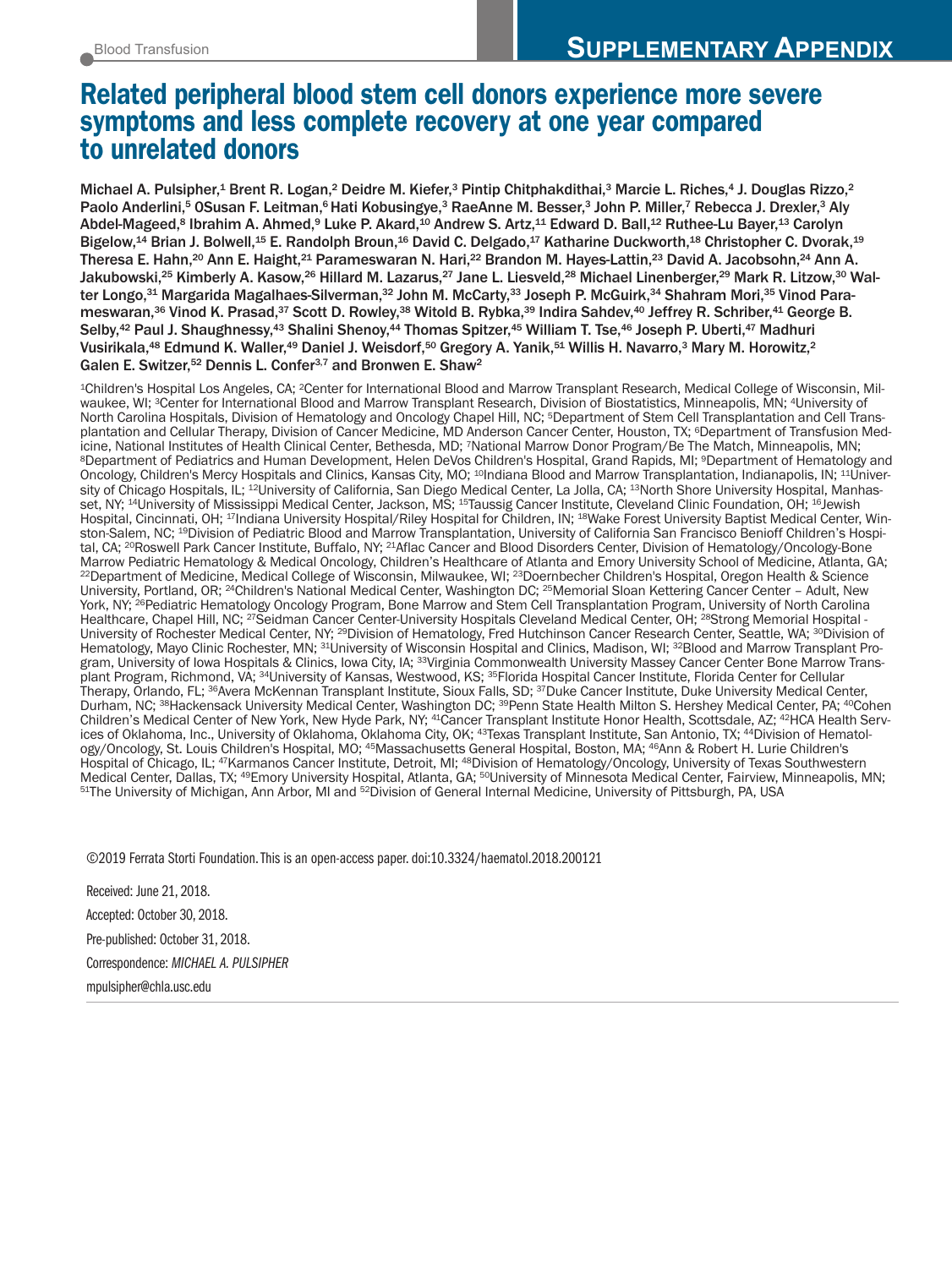## **SUPPLEMENTAL TABLES**

**Supplemental Table 1. Classification of comorbidities in related and unrelated BM and PBSC donors.** (Note that by definition, there are no "present, decline" donors in the URD group. The URD cohort were all accepted for donation.)

|                    |                            |      |                            |                | Related Donors <sup>b</sup> |               |                |               |     |               |                |              |
|--------------------|----------------------------|------|----------------------------|----------------|-----------------------------|---------------|----------------|---------------|-----|---------------|----------------|--------------|
|                    | <b>Unrelated</b>           |      |                            | <b>Related</b> |                             |               |                | Present,      |     | Present.      |                | Present.     |
|                    | <b>Donors</b> <sup>a</sup> |      | <b>Donors</b> <sup>a</sup> |                |                             | <b>Absent</b> |                | <b>Accept</b> |     | Indeterminate |                | <b>Defer</b> |
|                    | N                          | (%)  | N                          | (%)            | N                           | (%)           | N              | (%)           | N   | $(\%)$        | N              | (%)          |
| <b>BM</b> donors   |                            |      |                            |                |                             |               |                |               |     |               |                |              |
| Number of donors   | 2553                       |      | 126                        |                | 64                          | (51)          | 22             | (17)          | 29  | (23)          | 11             | (9)          |
| Cardiovascular     | 177                        | (7)  | 22                         | (17)           | 104                         | (83)          | 6              | (5)           | 13  | (10)          | 3              | (2)          |
| CNS / psychiatric  | 284                        | (11) | 16                         | (13)           | 110                         | (87)          | 3              | (2)           | 11  | (9)           | $\overline{c}$ | (2)          |
| Pulmonary          | 189                        | (7)  | 13                         | (10)           | 113                         | (90)          | $\overline{2}$ | (2)           | 9   | (7)           | 2              | (2)          |
| Gastrointestinal   | 180                        | (7)  | 11                         | (9)            | 115                         | (91)          | 11             | (9)           | 0   |               | 0              |              |
| Endocrine          | 77                         | (3)  | 8                          | (6)            | 118                         | (94)          | 5              | (4)           | 3   | (2)           | 0              |              |
| Genitourinary      | 74                         | (3)  | 4                          | (3)            | 122                         | (97)          | 2              | (2)           | 1   | (1)           | 1              | (1)          |
| Hematologic        | 36                         | (1)  | 3                          | (2)            | 123                         | (98)          | $\overline{2}$ | (2)           | 1   | (1)           | 0              |              |
| Hemorrhage         | 31                         | (1)  | 2                          | (2)            | 124                         | (98)          | 1              | (1)           | 0   |               | 1              | (1)          |
| Autoimmune disease | 50                         | (2)  | $\overline{2}$             | (2)            | 124                         | (98)          | 2              | (2)           | 0   |               | 0              |              |
| Liver disease      | 15                         | (1)  | $\overline{2}$             | (2)            | 124                         | (98)          | 1              | (1)           | 0   |               | 1              | (1)          |
| <b>PBSC</b> donors |                            |      |                            |                |                             |               |                |               |     |               |                |              |
| Number of donors   | 8307                       |      | 956                        |                | 403                         | (42)          | 171            | (18)          | 297 | (31)          | 85             | (9)          |
| Cardiovascular     | 725                        | (9)  | 225                        | (24)           | 731                         | (76)          | 38             | (4)           | 169 | (18)          | 18             | (2)          |
| Endocrine          | 300                        | (4)  | 134                        | (14)           | 822                         | (86)          | 72             | (8)           | 62  | (6)           | $\mathbf 0$    |              |
| CNS / psychiatric  | 930                        | (11) | 128                        | (13)           | 828                         | (87)          | 14             | (1)           | 110 | (12)          | 4              | (<1)         |
| Gastrointestinal   | 510                        | (6)  | 124                        | (13)           | 832                         | (87)          | 107            | (11)          | 10  | (1)           | 7              | (1)          |
| Pulmonary          | 612                        | (7)  | 87                         | (9)            | 869                         | (91)          | 28             | (3)           | 57  | (<1)          | 2              | (<1)         |
| Genitourinary      | 236                        | (3)  | 35                         | (4)            | 921                         | (96)          | 19             | (2)           | 13  | (1)           | 3              | (<1)         |
| Hematologic        | 54                         | (1)  | 25                         | (3)            | 931                         | (97)          | 10             | (1)           | 3   | $(-1)$        | 12             | (1)          |
| Hemorrhage         | 79                         | (1)  | 22                         | (2)            | 934                         | (98)          | 21             | (2)           | 1   | (<1)          | 0              |              |
| Autoimmune disease | 32                         | (1)  | 19                         | (2)            | 937                         | (98)          | 1              | (<1)          | 3   | (<1)          | 15             | (2)          |
| Liver disease      | 45                         | (1)  | 15                         | (2)            | 941                         | (98)          | 11             | (1)           | 1   | (51)          | 3              | (1)          |

<sup>a</sup> Column percent

**b** Row percent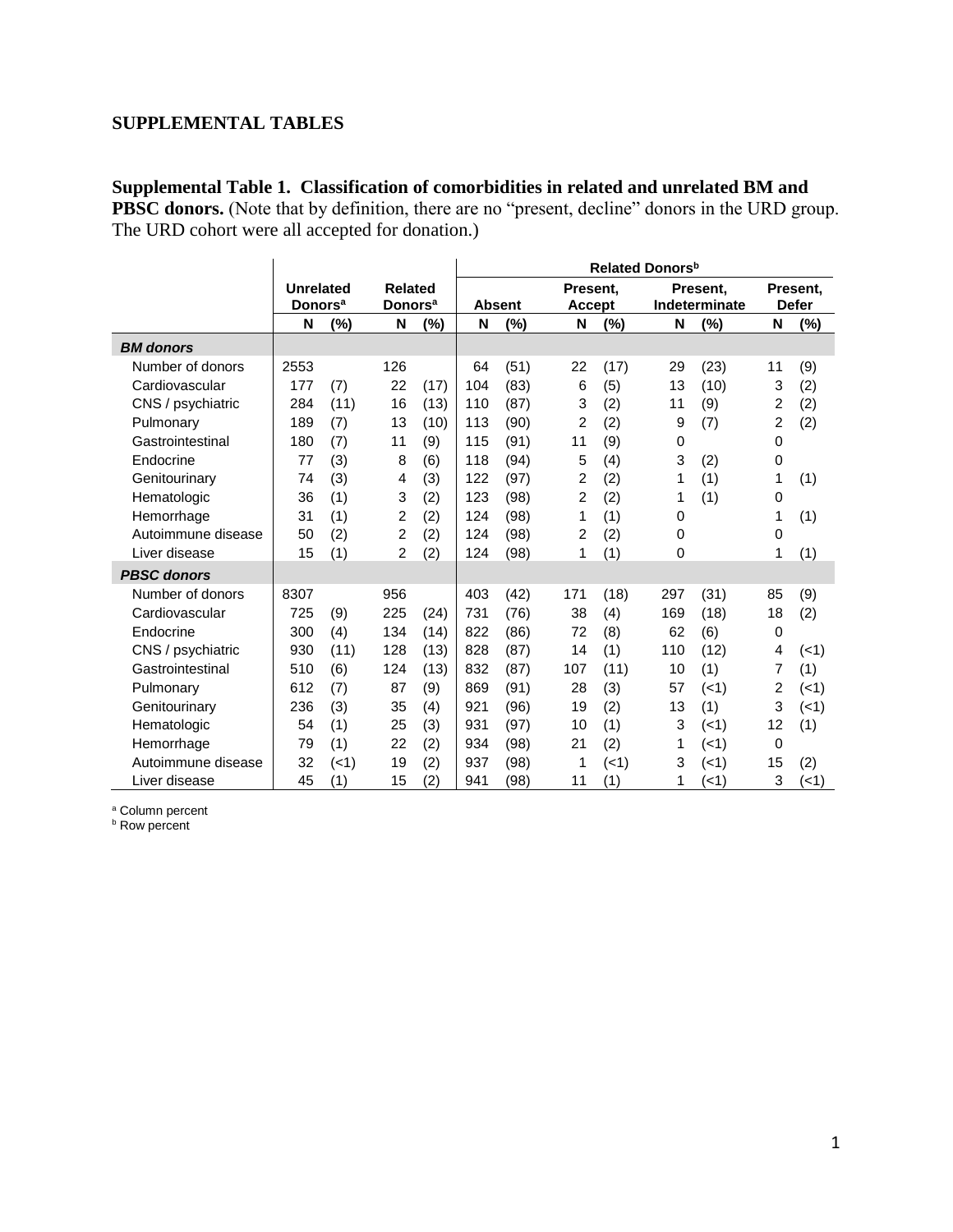**Supplemental Table 2. Association between central venous line placement and donor age, BMI, and the number of days of collection, by donor sex, after first-time PBSC collection in RD and URD.**

|                              |             | <b>Male</b>          |                           |             | <b>Female</b> |                      |                           |             |  |
|------------------------------|-------------|----------------------|---------------------------|-------------|---------------|----------------------|---------------------------|-------------|--|
| Variable                     | N<br>donors | # with<br><b>CVL</b> | $\overline{(\%)}$<br>CVL) | p-<br>value | N<br>donors   | # with<br><b>CVL</b> | $\overline{(\%)}$<br>CVL) | p-<br>value |  |
| <b>First-time PBSC RD</b>    |             |                      |                           |             |               |                      |                           |             |  |
| Donor age at donation        |             |                      |                           | 0.319       |               |                      |                           | 0.824       |  |
| 18 to 29                     | 53          | $\overline{7}$       | (13)                      |             | 49            | 17                   | (35)                      |             |  |
| 30 to 39                     | 80          | 6                    | (8)                       |             | 55            | 23                   | (42)                      |             |  |
| 40 to 49                     | 140         | 15                   | (11)                      |             | 114           | 41                   | (36)                      |             |  |
| 50 or older                  | 264         | 39                   | (15)                      |             | 201           | 79                   | (39)                      |             |  |
| Donor BMI                    |             |                      |                           | 0.755       |               |                      |                           | < 0.001     |  |
| Underweight and Normal       | 90          | 11                   | (12)                      |             | 122           | 42                   | (34)                      |             |  |
| Overweight                   | 205         | 24                   | (12)                      |             | 120           | 33                   | (28)                      |             |  |
| Obese                        | 213         | 30                   | (14)                      |             | 155           | 77                   | (50)                      |             |  |
| Number of days of collection |             |                      |                           | 0.065       |               |                      |                           | 0.002       |  |
| 1 day                        | 396         | 50                   | (13)                      |             | 250           | 78                   | (31)                      |             |  |
| 2 days                       | 129         | 13                   | (10)                      |             | 154           | 74                   | (48)                      |             |  |
| $\geq$ 3 days                | 12          | 4                    | (33)                      |             | 15            | 8                    | (53)                      |             |  |
| <b>First-time PBSC URD</b>   |             |                      |                           |             |               |                      |                           |             |  |
| Donor age at donation        |             |                      |                           | 0.015       |               |                      |                           | 0.381       |  |
| 18 to 29                     | 2697        | 59                   | (2)                       |             | 1314          | 214                  | (16)                      |             |  |
| 30 to 39                     | 1383        | 23                   | (2)                       |             | 708           | 115                  | (16)                      |             |  |
| 40 to 49                     | 902         | 23                   | (3)                       |             | 618           | 113                  | (18)                      |             |  |
| 50 or older                  | 359         | 16                   | (4)                       |             | 326           | 64                   | (20)                      |             |  |
| Donor BMI                    |             |                      |                           | < 0.001     |               |                      |                           | < 0.001     |  |
| Underweight and Normal       | 1591        | 15                   | (1)                       |             | 1359          | 206                  | (15)                      |             |  |
| Overweight                   | 2239        | 50                   | (2)                       |             | 825           | 127                  | (15)                      |             |  |
| Obese                        | 1508        | 56                   | (4)                       |             | 780           | 172                  | (22)                      |             |  |
| Number of days of collection |             |                      |                           | 0.356       |               |                      |                           | < 0.001     |  |
| 1 day                        | 5006        | 111                  | (2)                       |             | 2472          | 449                  | (18)                      |             |  |
| 2 days                       | 335         | 10                   | (3)                       |             | 494           | 57                   | (12)                      |             |  |

Abbreviation: CVL, central venous line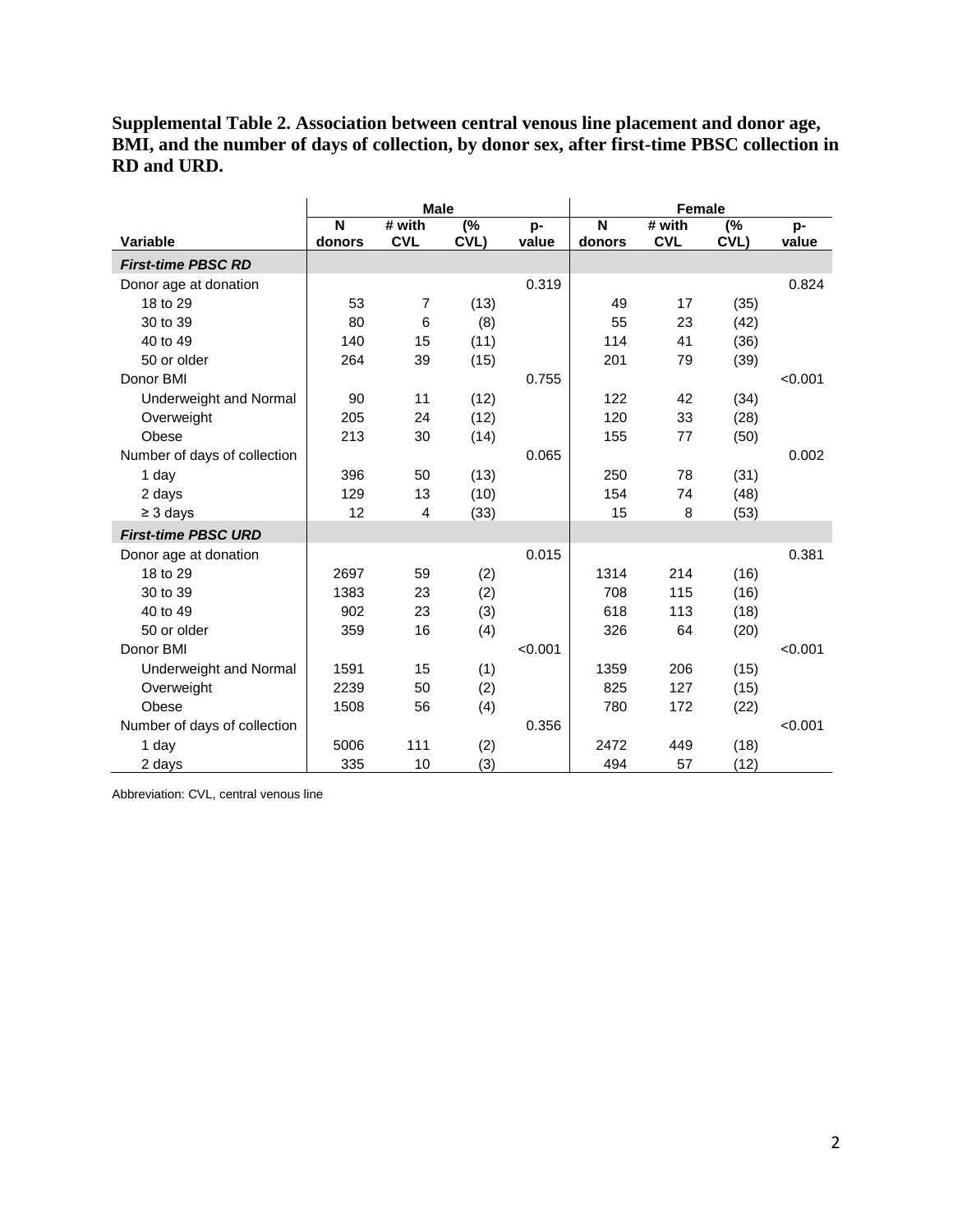#### **Supplemental Table 3. Univariate comparisons of skeletal pain and MTC symptoms experienced by first time related vs unrelated bone marrow donors.**

|                           |     | <b>Related Donors</b> |       |                        |      |          |       |                        |                      |
|---------------------------|-----|-----------------------|-------|------------------------|------|----------|-------|------------------------|----------------------|
| Event and time point      | N   | n                     | Rate  | (95% Cl <sup>a</sup> ) | N    | n        | Rate  | (95% Cl <sup>a</sup> ) | p-value <sup>b</sup> |
| <b>Skeletal pain</b>      |     |                       |       |                        |      |          |       |                        |                      |
| Grade 2-4 at pre-donation | 126 | 3                     | 2.38  | $(0.49 - 6.80)$        | 2553 | 14       | 0.55  | $(0.30 - 0.92)$        | 0.043                |
| Grade 3-4 at pre-donation | 126 | $\Omega$              | 0.00  | $(0.00 - 2.89)$        | 2553 | $\Omega$ | 0.00  | $(0.00 - 0.14)$        |                      |
| Grade 2-4 at collection   | 122 | 44                    | 36.07 | $(27.57 - 45.25)$      | 2553 | 801      | 31.37 | $(29.58 - 33.21)$      | 0.274                |
| Grade 3-4 at collection   | 122 | 12                    | 9.84  | $(5.19 - 16.55)$       | 2553 | 16       | 0.63  | $(0.36 - 1.02)$        | < 0.001              |
| Grade 2-4 at one year     | 97  | 10                    | 10.31 | $(5.06 - 18.14)$       | 944  | 49       | 5.19  | $(3.86 - 6.80)$        | 0.060                |
| Grade 3-4 at one year     | 97  |                       | 1.03  | $(0.03 - 5.61)$        | 944  | 10       | 1.06  | $(0.51 - 1.94)$        | 1.000                |
| <b>Common toxicities</b>  |     |                       |       |                        |      |          |       |                        |                      |
| Grade 2-4 at pre-donation | 124 |                       | 0.81  | $(0.02 - 4.41)$        | 2553 | 13       | 0.51  | $(0.27 - 0.87)$        | 0.486                |
| Grade 3-4 at pre-donation | 124 | $\Omega$              | 0.00  | $(0.00 - 2.99)$        | 2553 | 2        | 0.08  | $(0.01 - 0.28)$        | 1.000                |
| Grade 2-4 at collection   | 121 | 29                    | 23.97 | $(16.68 - 32.57)$      | 2553 | 432      | 16.92 | $(15.49 - 18.43)$      | 0.049                |
| Grade 3-4 at collection   | 121 | 4                     | 3.31  | $(0.91 - 8.25)$        | 2553 | 9        | 0.35  | $(0.16 - 0.67)$        | 0.002                |
| Grade 2-4 at one year     | 97  |                       | 7.22  | $(2.95 - 14.30)$       | 945  | 38       | 4.02  | $(2.86 - 5.48)$        | 0.181                |
| Grade 3-4 at one year     | 97  |                       | 1.03  | $(0.03 - 5.61)$        | 945  | 11       | 1.16  | $(0.58 - 2.07)$        | 1.000                |

<sup>a</sup> Exact confidence interval

**b** Fisher's Exact Test p-value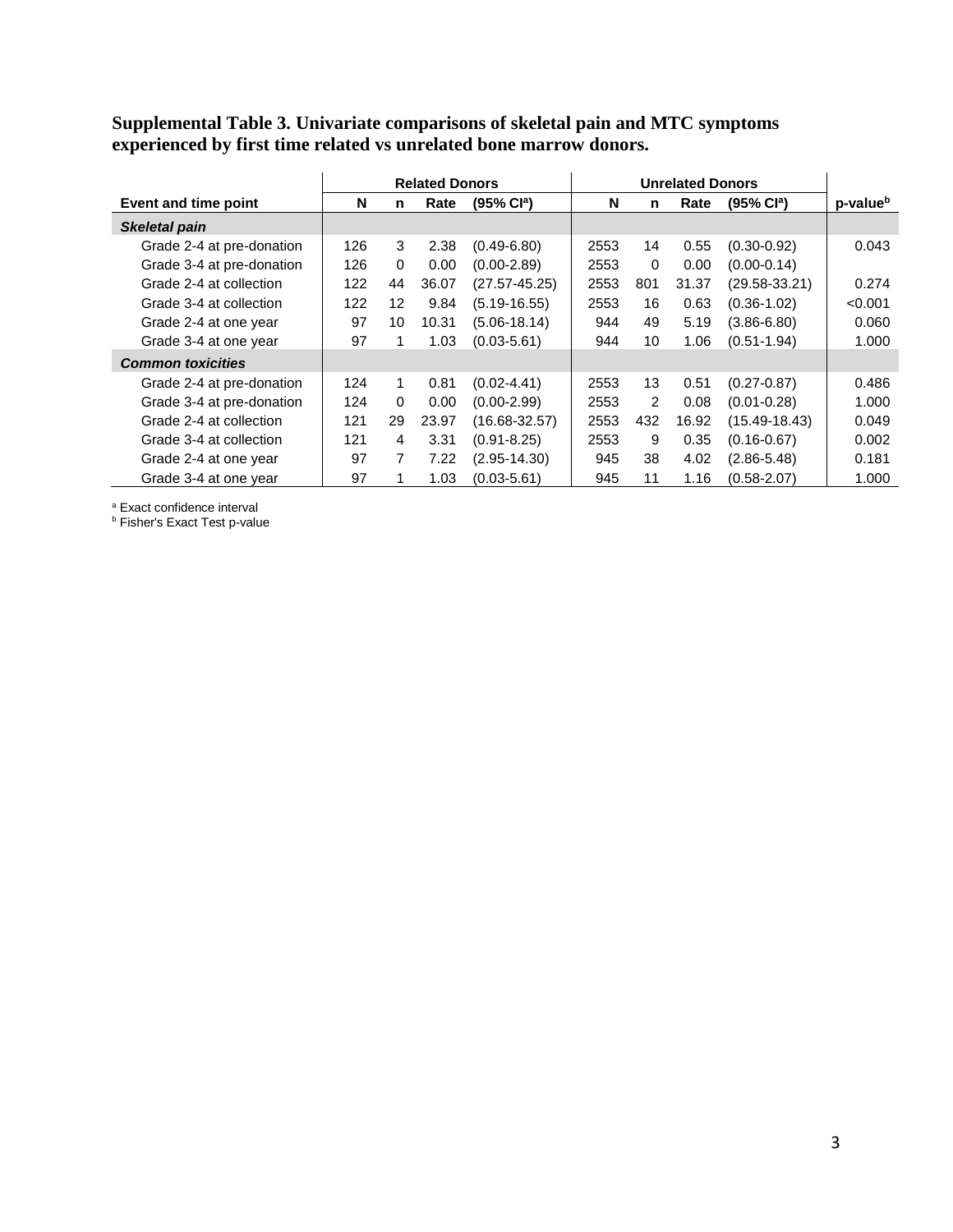## **Supplemental Table 4. Univariate comparisons of skeletal pain and MTC symptoms experienced by first time related vs unrelated PBSC donors.**

|                                                | <b>Related Donors</b> |     |       | <b>Unrelated Donors</b> |      |      |       |                        |                      |
|------------------------------------------------|-----------------------|-----|-------|-------------------------|------|------|-------|------------------------|----------------------|
| Event and time point                           | N                     | n.  | Rate  | (95% Cl <sup>a</sup> )  | N    | n    | Rate  | (95% Cl <sup>a</sup> ) | p-value <sup>b</sup> |
| <b>Skeletal pain</b>                           |                       |     |       |                         |      |      |       |                        |                      |
| Grade 2-4 at pre-donation                      | 956                   | 79  | 8.26  | $(6.60 - 10.19)$        | 8307 | 76   | 0.91  | $(0.72 - 1.14)$        | < 0.001              |
| Grade 3-4 at pre-donation                      | 956                   | 17  | 1.78  | $(1.04 - 2.83)$         | 8307 | 2    | 0.02  | $(0.00 - 0.09)$        | < 0.001              |
| Grade 2-4 on collection day 1                  | 950                   | 415 | 43.68 | $(40.50 - 46.91)$       | 8302 | 3089 | 37.21 | (36.17-38.26)          | < 0.001              |
| Grade 3-4 at collection day 1                  | 950                   | 138 | 14.53 | $(12.35 - 16.93)$       | 8302 | 143  | 1.72  | $(1.45 - 2.03)$        | < 0.001              |
| Grade 2-4 at one year                          | 775                   | 112 | 14.45 | $(12.05 - 17.13)$       | 2753 | 153  | 5.56  | $(4.73 - 6.48)$        | < 0.001              |
| Grade 3-4 at one year                          | 775                   | 24  | 3.10  | $(1.99 - 4.57)$         | 2753 | 10   | 0.36  | $(0.17 - 0.67)$        | < 0.001              |
| Non-recovery to pre-donation level at one year | 775                   | 525 | 32.26 | $(29.98 - 35.68)$       | 2753 | 2127 | 22.74 | $(21.18 - 24.35)$      | < 0.001              |
| <b>Common toxicities</b>                       |                       |     |       |                         |      |      |       |                        |                      |
| Grade 2-4 at pre-donation                      | 933                   | 23  | 2.47  | $(1.57 - 3.68)$         | 8306 | 43   | 0.52  | $(0.37 - 0.70)$        | < 0.001              |
| Grade 3-4 at pre-donation                      | 933                   | 6   | 0.64  | $(0.24 - 1.39)$         | 8306 | 9    | 0.11  | $(0.05 - 0.21)$        | 0.002                |
| Grade 2-4 on collection day 1                  | 951                   | 172 | 18.09 | $(15.69 - 20.68)$       | 8302 | 752  | 9.06  | $(8.45 - 9.70)$        | < 0.001              |
| Grade 3-4 at collection day 1                  | 951                   | 31  | 3.26  | $(2.23 - 4.60)$         | 8302 | 33   | 0.40  | $(0.27 - 0.56)$        | < 0.001              |
| Grade 2-4 at one year                          | 777                   | 48  | 6.18  | $(4.59 - 8.11)$         | 2753 | 99   | 3.60  | $(2.93 - 4.36)$        | < 0.001              |
| Grade 3-4 at one year                          | 777                   | 6   | 0.77  | $(0.28 - 1.67)$         | 2753 | 22   | 0.80  | $(0.50 - 1.21)$        | 0.297                |
| Non-recovery to pre-donation level at one year | 756                   | 629 | 16.80 | $(14.20 - 19.66)$       | 2753 | 2421 | 12.06 | $(10.87 - 13.33)$      | < 0.001              |

<sup>a</sup> Exact confidence interval

**b Fisher's Exact Test p-value**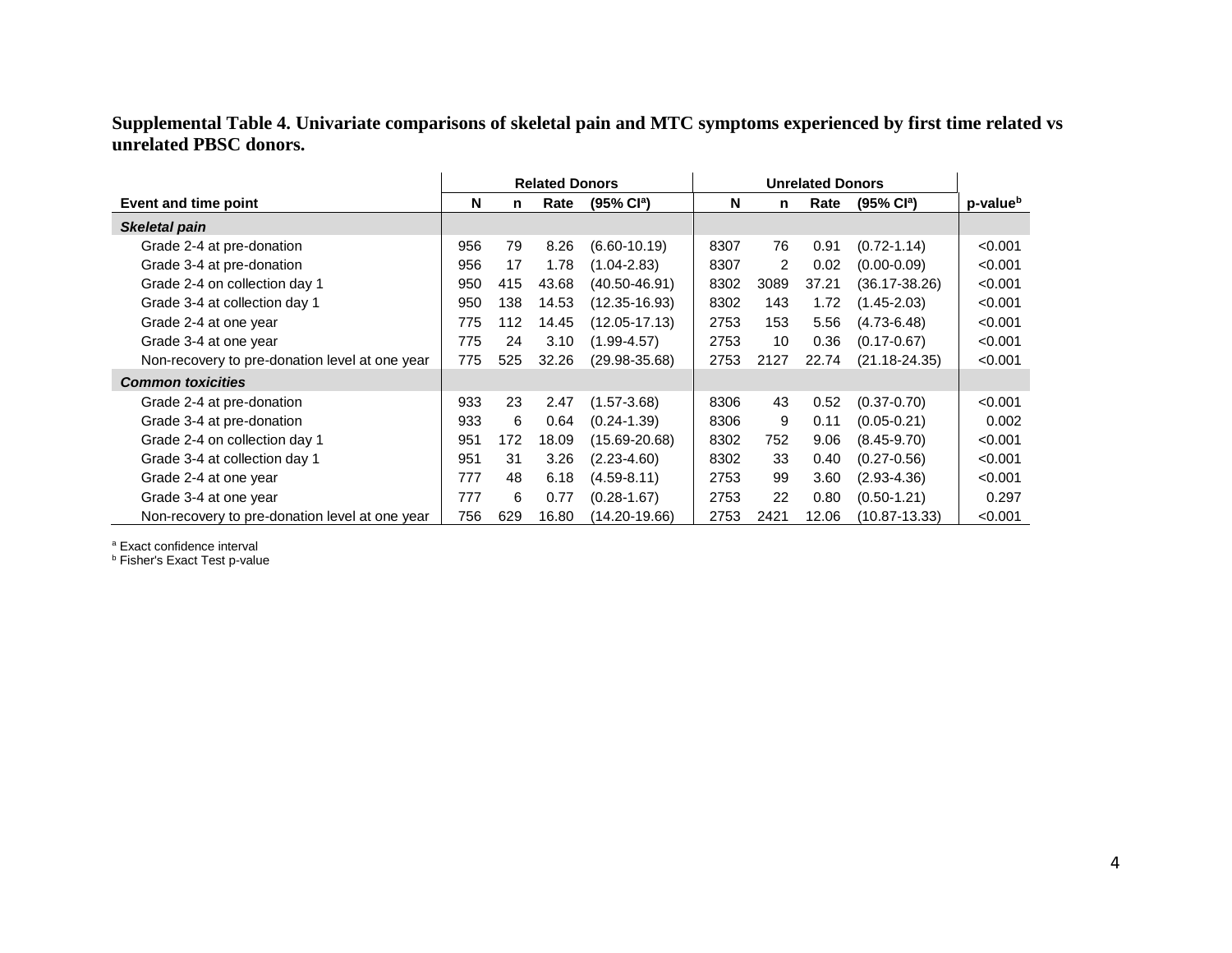## **SUPPLEMENTAL FIGURES**

**Supplemental Figure 1. Sites of pain and body symptoms experienced by first time related vs. unrelated bone marrow donors at 2 days and one year post-donation.** 

- **A.** Sites of pain at 2 days post-donation.
- **B.** Sites of pain at one year post-donation.
- **C.** Body symptoms at 2 days post-donation.
- **D.** Body symptoms at one year post-donation.

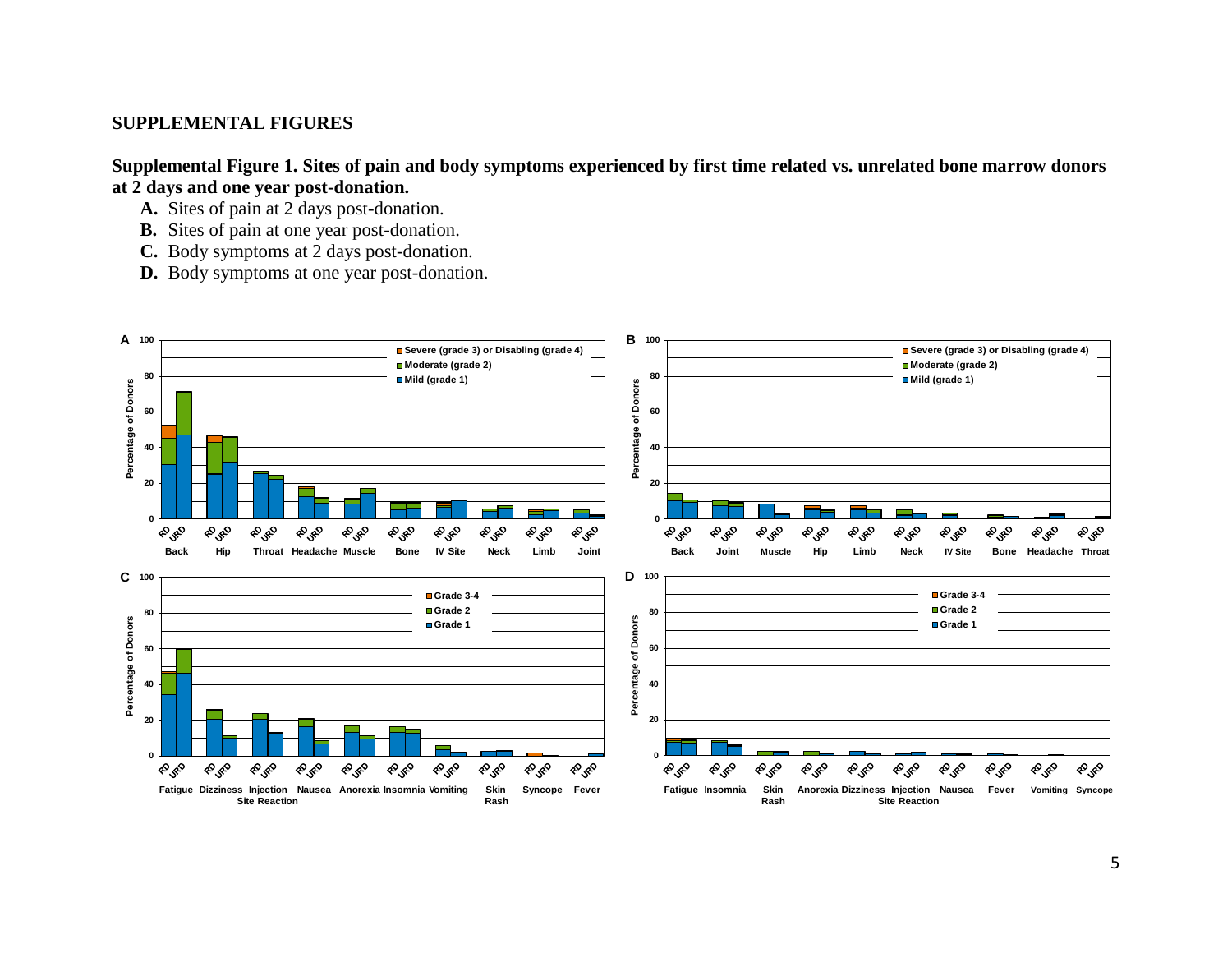## **Supplemental Figure 2. Sites of pain and body symptoms experienced by first time related vs. unrelated PBSC donors on the first day of collection prior to apheresis and at one year post-donation.**

- **A.** Sites of pain on the first day of collection prior to apheresis.
- **B.** Sites of pain at one year post-donation.
- **C.** Body symptoms on the first day of collection prior to apheresis.
- **D.** Body symptoms at one year post-donation.

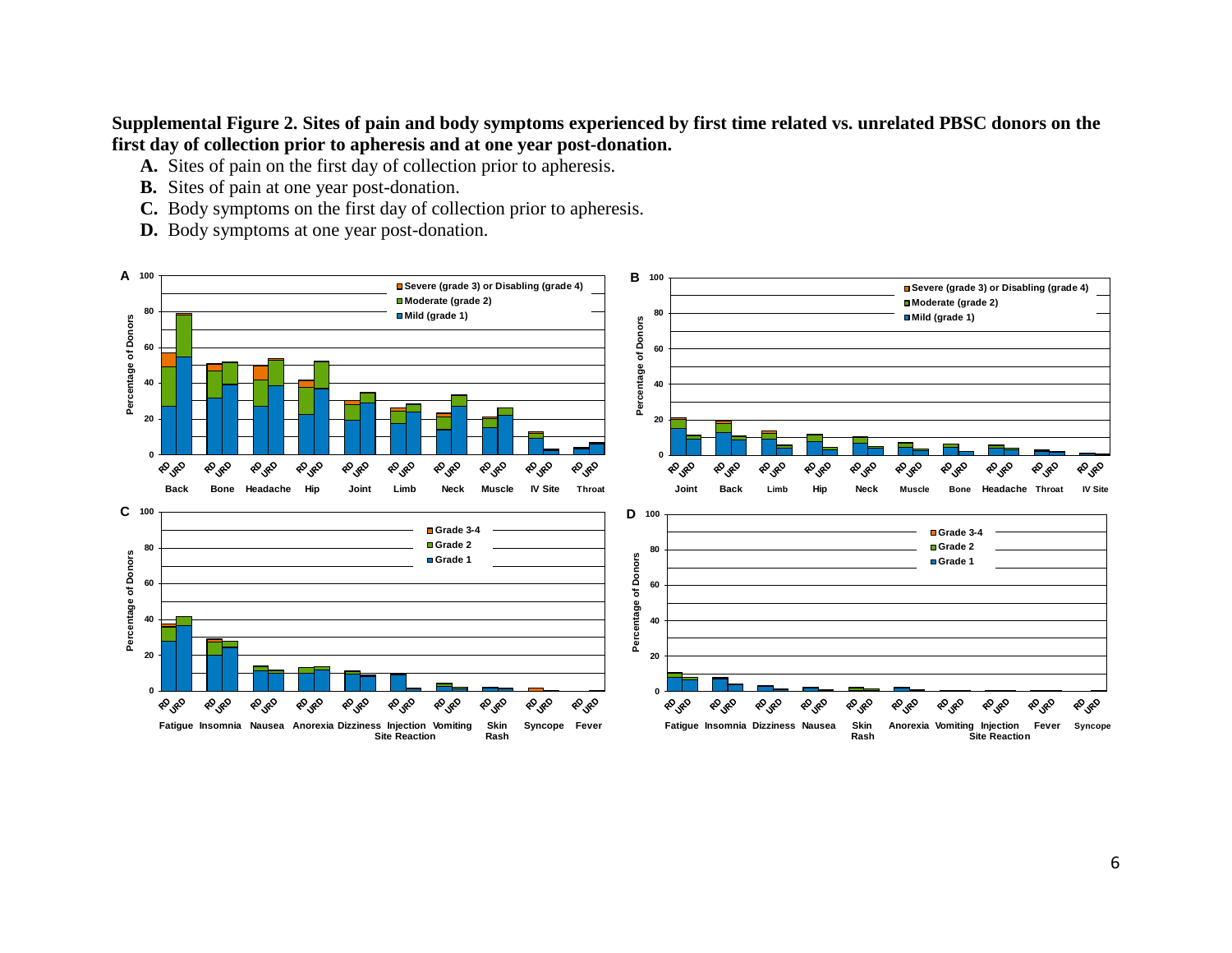**Supplemental Figure 3. Severity of skeletal pain and highest toxicity level across key body symptoms experienced by first time related PBSC donors at baseline, on the first day of collection prior to apheresis, and post-donation.**